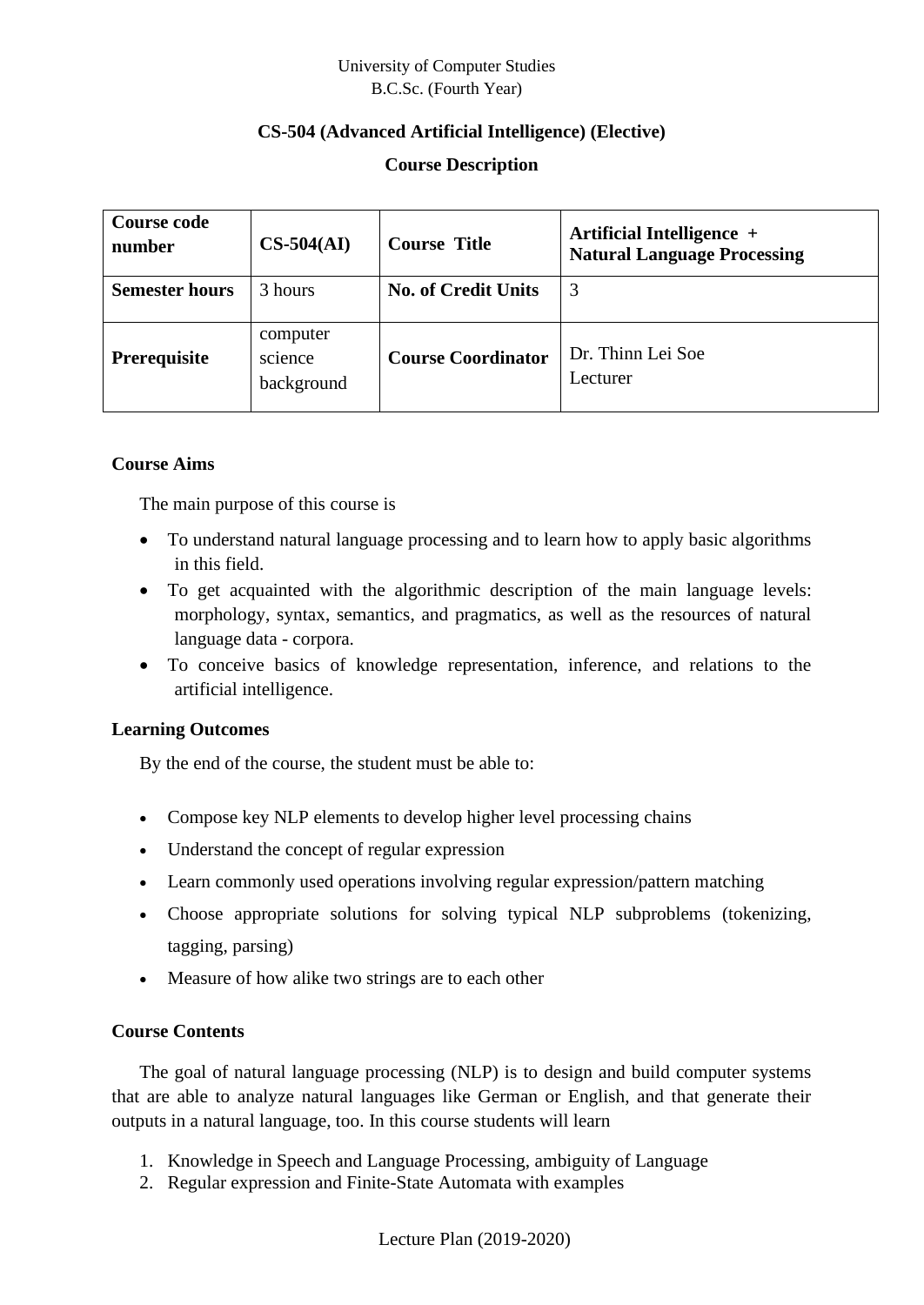- 3. Survey of English Morphology and Finite-State Morphological Parsing
- 4. How to build a Finite-State Lexicon and Finite-State Transducers
- 5. Tokenization of word and sentence and detecting, correcting of spelling errors
- 6. Examples of string edit distance

# **Course Organization**

The expected learning outcomes for the course will be assessed through six forms of activity:

- 1. Attending the lectures
- 2. Preparing for and participating in the recitations.
- 3. Assignments
- 4. Reading the text
- 5. Quiz
- 6. Exams

# **Reference Materials:**

- 1. Daniel Jurafsky and James H. Martin, Speech and Language Processing An Introduction to Natural Language Processing, Computational Linguistics and Speech Recognition , Prentice Hall; 2nd edition (May 16, 2008) , ISBN-13: 978-131873216, ISBN-10: 0131873210
- 2. Christopher D. Manning, Hinrich Schütze, Foundations of Statistical Natural Language Processing, The MIT Press; 1<sup>st</sup> Edition (June 18, 1999), ISBN-10:0262133601, ISBN-13: 978-0262133609
- 3. Artificial Intelligence, A Modern Approach (Second Edition) by by Stuart Russell & Peter Norving

**Exam Assess**ment (AI 70%+NLP 30%)

| Paper Exam                   | 60% |
|------------------------------|-----|
| Tutorial                     | 10% |
| Assignment                   | 10% |
| Presentation                 | 10% |
| Class participation $+$ Quiz | 10% |

#### **Tentative Schedule**

#### **Natural Language Processing 15 periods for 15 weeks** (50 minutes for 1 period)

| No. $ Chapter$ | <b>Pages</b> | <b>Periods</b> | <b>Detail Lectures</b> |
|----------------|--------------|----------------|------------------------|
|                |              |                |                        |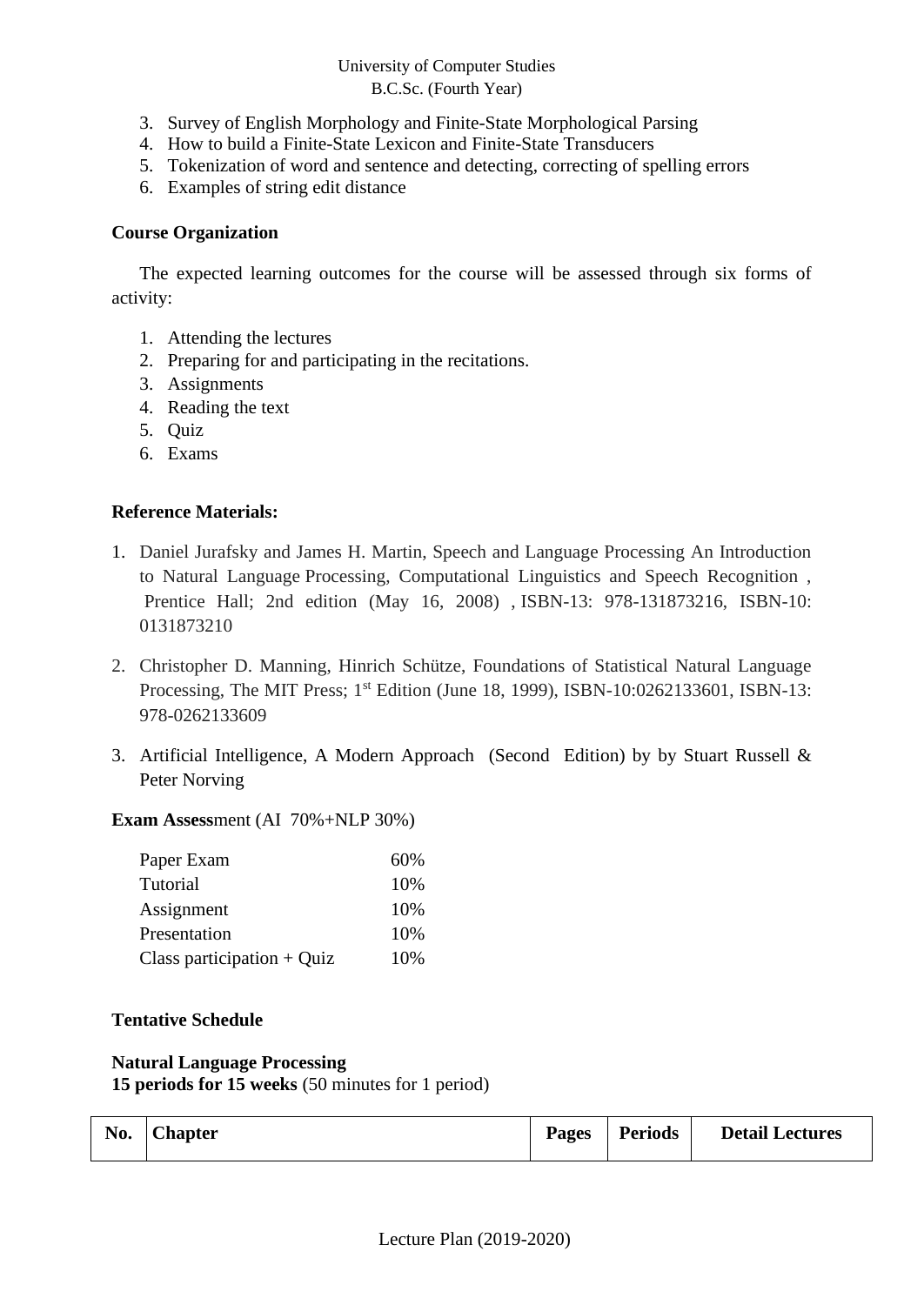| 1              | <b>Chapter 1 Introduction</b>                     | $1 - 15$ | 3                       |              |
|----------------|---------------------------------------------------|----------|-------------------------|--------------|
|                | 1.1 Knowledge in Speech and Language              |          | 3                       | Overview     |
|                | Processing                                        |          |                         |              |
|                | 1.2 Ambiguity of Language: why NLP is             |          |                         |              |
|                | difficult?                                        |          |                         |              |
|                | 1.3 Models and Algorithms                         |          |                         |              |
|                | 1.5 state of the art                              |          |                         |              |
|                | 1.6 Some brief history                            |          |                         |              |
| $\overline{2}$ | <b>Chapter 2 Regular Expressions and Automata</b> | $2 - 27$ | $\overline{\mathbf{4}}$ |              |
|                | 2.1 Regular Expressions                           |          | $\overline{4}$          | Detail       |
|                | 2.2 Finite State Automata                         |          |                         | Detail       |
|                | 2.3 Regular Languages and FSAs                    |          |                         | Detail       |
| 3              | <b>Chapter3 Words and Transducers</b>             | $1 - 36$ | $\overline{7}$          |              |
|                | 3.1 Survey of English Morphology                  |          |                         | Overview     |
|                | 3.2 Finite-State Morphological Parsing            |          |                         | Overview     |
|                | 3.3 Building a Finite-State Lexicon               |          |                         | Detail       |
|                | 3.4 Finite-State Transducers                      |          |                         | Detail       |
|                | 3.5 FSTs for Morphological Parsing                |          |                         | Detail       |
|                | 3.6 Transducers and Orthographic Rules            |          |                         | Overview     |
|                | 3.7 Combing FST Lexicon and Rules                 |          |                         | Detail       |
|                | 3.8 Lexicon-Free FSTs: The Porter Stemmer         |          |                         | Detail       |
|                | 3.9 Word and Sentence Tokenization                |          |                         | Overview     |
|                | 3.10 Detecting and Correcting Spelling Errors     |          |                         | Overview     |
|                | 3.11 Minimum Edit Distance                        |          |                         | Detail       |
|                | 3.12 Human Morphological Processing               |          |                         | Detail       |
|                | Tutorial                                          |          | $\mathbf{1}$            | All Chapters |

# **Artificial Intelligence**

**30 periods for 15 weeks** (50 minutes for 1 period)

| No.            | <b>Chapter</b>                                                         | Page    | <b>Period</b> | <b>Detail Lecture</b> |
|----------------|------------------------------------------------------------------------|---------|---------------|-----------------------|
|                | <b>Chapter 4</b><br><b>Informed Search and Exploration</b>             |         | 8             |                       |
| 1              | 4.1 Informed (Heuristic) Search Strategies<br>Greedy best-first search | 94-97   | $\mathbf{1}$  | Explain detail        |
| 2              | $A^*$ search : Minimizing the total<br>estimated solution cost         | 97-101  | 1             | Explain detail        |
| 3              | Memory-bounded heuristic search<br>Ex 4.1, 4.3 and 4.4                 | 101-104 | 1             |                       |
| $\overline{4}$ | 4.2 Heuristic Functions                                                | 105-110 | 1             | Explain detail        |
| $\overline{5}$ | 4.3 Local search algorithms $\&$<br><b>Optimization Problems</b>       | 110-111 | 1             | Explain detail        |
| 6              | Hill-climbing search                                                   | 111-114 | 1             | Explain detail        |
| 7              | Simulated annealing search<br>Local beam search                        | 115-116 | 1             |                       |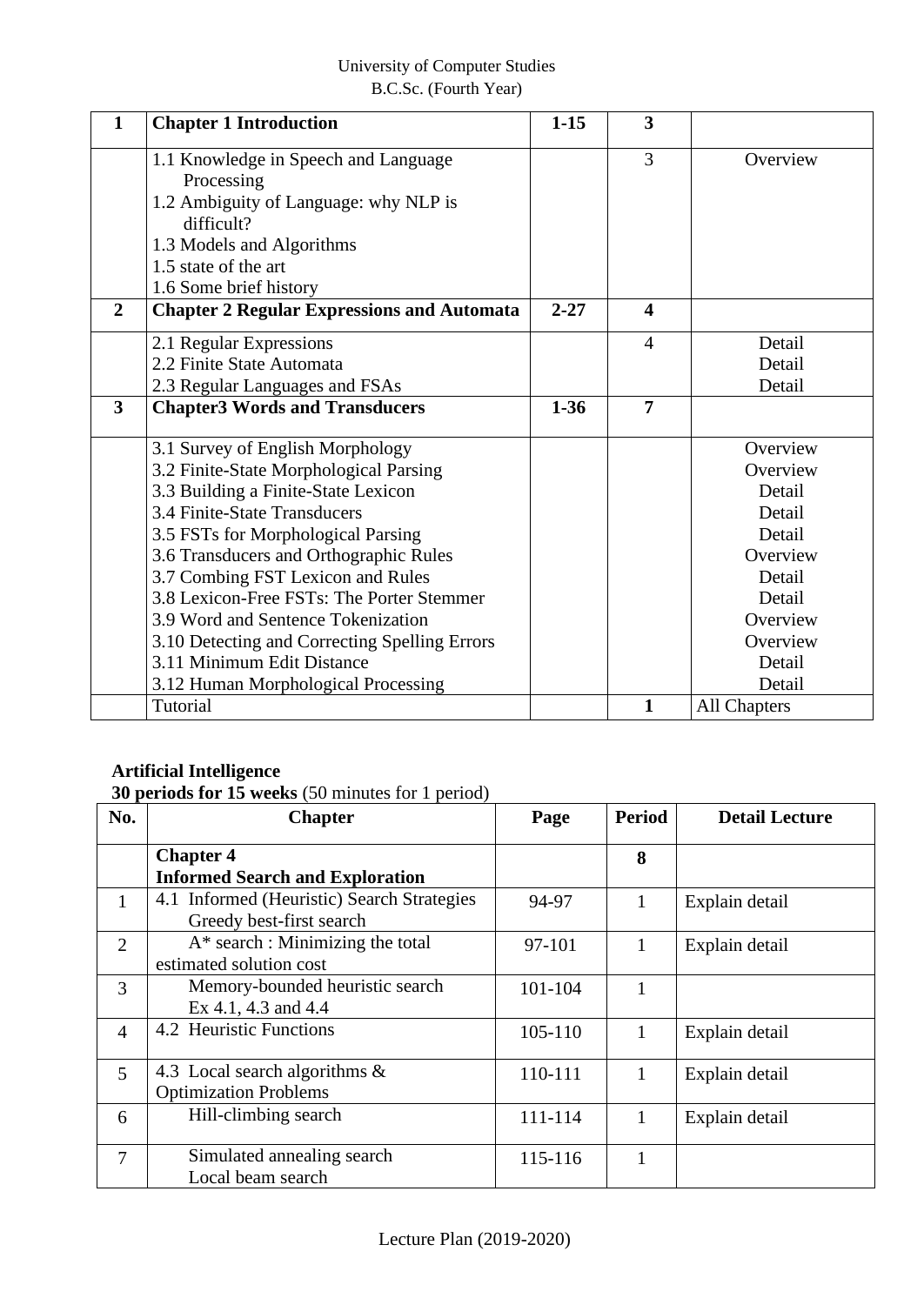| 8  | Genetic Algorithms                                                                                                                                                                                      | 116-119                | $\mathbf{1}$   |                              |
|----|---------------------------------------------------------------------------------------------------------------------------------------------------------------------------------------------------------|------------------------|----------------|------------------------------|
|    | <b>Chapter 5 Constraint Satisfaction</b><br><b>Problems</b>                                                                                                                                             |                        | 6              |                              |
| 9  | 5.1 Constraints Satisfaction Problems                                                                                                                                                                   | 137-141                | $\mathbf{1}$   | Explain detail               |
| 10 | 5.2 Backtracking Search for CSPS                                                                                                                                                                        | 141-143                | $\overline{2}$ | Overview, Figure 5.4         |
| 11 | Variable and value ordering Forward<br>Checking<br><b>Constraint Propagation</b>                                                                                                                        | 143-147                | $\mathbf{1}$   | Explain detail Figure<br>5.6 |
| 12 | 5.3 Local search for constraint satisfaction<br>problems<br>Ex-5.5 and Old Question                                                                                                                     | 150-151                | $\overline{2}$ |                              |
|    | <b>Chapter 7</b> Logical Agents                                                                                                                                                                         |                        | 12             |                              |
| 13 | 7-1 Knowledge-Based Agents<br>7-2 The Wumpus World                                                                                                                                                      | 195 - 197<br>197 - 200 | $\overline{2}$ | Detail Explain               |
| 14 | 7-3 Logic                                                                                                                                                                                               | $200 - 204$            | $\mathbf{1}$   | Detail Explain               |
| 15 | 7-4 Propositional Logic<br>A Very Simple Logic<br>Syntax<br>Semantics<br>A Simple Knowledge Base<br>Inference                                                                                           | $204 -$<br>211         | $\overline{2}$ | Detail Explain               |
|    | Equivalence, Validity and<br>Satisfiability                                                                                                                                                             |                        |                |                              |
| 16 | 7-5 Reasoning Patterns in Propositional<br>Logic<br>Resolution<br><b>CNF</b><br>A resolution algorithm<br>Forward and Backward Chaining                                                                 | 211-220                | 3              | Detail Explain               |
| 17 | 7-6 Effective Propositional Inference<br>A complete Backtracking Algorithm<br>7-7 Agents Based on Propositional Logic<br>A Comparison                                                                   | $220 - 222$<br>231     | $\overline{2}$ |                              |
| 18 | Exercises 1, 2, 4, 5, 6, 7, 8, 9                                                                                                                                                                        | $236 - 238$            | $\mathbf{1}$   |                              |
| 19 | Revision & Assignment<br>Tutorial(Chapter 7)                                                                                                                                                            | $232 - 233$            | $\mathbf{1}$   |                              |
|    | <b>Chapter 8 First-Order Logic</b>                                                                                                                                                                      |                        | 9              |                              |
| 20 | 8-1 Representation Revisited                                                                                                                                                                            | $240 - 245$            | $\mathbf{1}$   | Explain detail               |
| 21 | 8-2 Syntax and Semantics of First-Order<br>Logic Models for First-Order Logic<br>Symbols and interpretations<br>Terms<br><b>Atomic Sentences</b><br><b>Complex Sentences</b><br>Quantifiers<br>Equality | $245 - 253$            | $\overline{2}$ | Explain detail               |